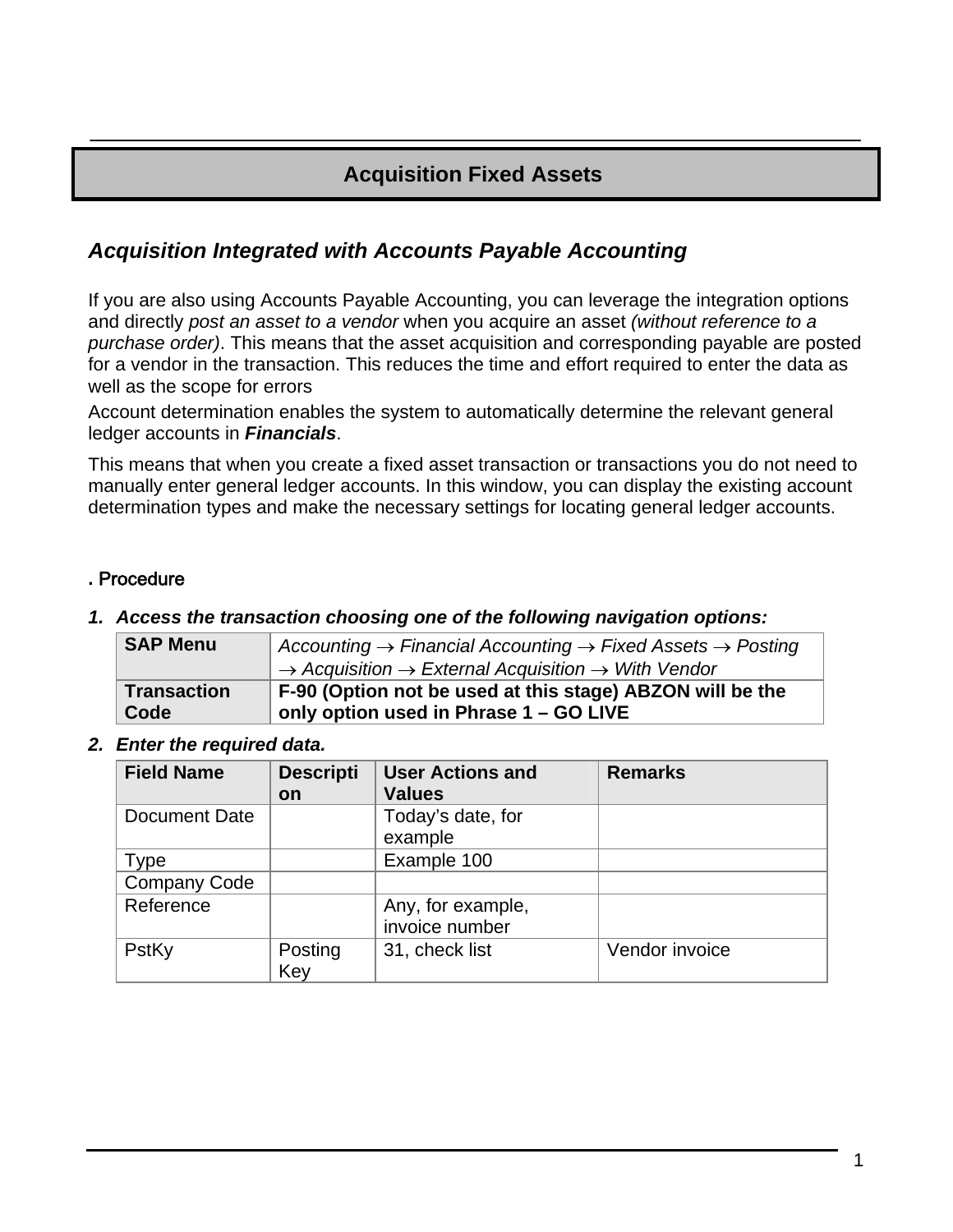## **Account Determination**

| <b>Field</b>                                                | <b>Description</b>                                                                                                                                                                                                                                                               |
|-------------------------------------------------------------|----------------------------------------------------------------------------------------------------------------------------------------------------------------------------------------------------------------------------------------------------------------------------------|
| Identifier                                                  | ID for the type of account determination                                                                                                                                                                                                                                         |
| Description                                                 | Description of the type of account determination                                                                                                                                                                                                                                 |
| Balance Sheet of Asset Acc.                                 | Stock account for acquisition and production costs. This account contains the<br>net amounts before tax and cash discount.                                                                                                                                                       |
| Clearing Acc. Asset Acquisition                             | Clearing account for acquisition and production costs. This account is used if<br>nothing is posted for a vendor in Fixed Assets.                                                                                                                                                |
| Ordinary Depreciation Acc.                                  | Expense account for ordinary, planned annual depreciation                                                                                                                                                                                                                        |
| Accumulated Depreciation Acc.                               | Stock account on the liabilities side for accumulated depreciation from ordinary,<br>planned depreciation using an indirect depreciation method. This account is the<br>offsetting account for ordinary, planned depreciation.                                                   |
| <b>Unplanned Depreciation</b>                               | Expense account for unplanned annual depreciation                                                                                                                                                                                                                                |
| Accumul. Unplanned Depreciation                             | Stock account on the liabilities side for accumulated depreciation from<br>unplanned depreciation using an indirect depreciation method. This account is<br>the offsetting account for unplanned depreciation.                                                                   |
| Special Depreciation Acc.                                   | Expense account for special depreciation                                                                                                                                                                                                                                         |
| Accumulated Special Depr.                                   | Stock account for special depreciation                                                                                                                                                                                                                                           |
| Retirement: Net method<br>Sales Revenue for Asset Sales Net | Calculated net revenues before tax. This account is the offsetting account for<br>the revenue account from asset sales that is specified for sales from the<br>customer account. The net book value and the profits or losses are posted in<br>this account when a sale is made. |
| Asset Retirement with Exp. Net                              | Account to which the loss made from asset sales is posted.                                                                                                                                                                                                                       |
|                                                             | Loss = Book Value - Net - Revenue                                                                                                                                                                                                                                                |
| Revenue for Asset Retirement Net                            | Account to which profits made from asset sales are posted.                                                                                                                                                                                                                       |
|                                                             | Profit = Net Profit - Book Value                                                                                                                                                                                                                                                 |
| Retirement: Gross method                                    | The remaining book values for profits are posted to this offsetting and clearing                                                                                                                                                                                                 |
| Leave with Expense Net Book Value                           | account. This account is the offsetting account for the stock account for<br>acquisition and production costs.                                                                                                                                                                   |
| Leave with Revenue Net Book Value                           | The remaining book values for losses are posted to this offsetting and clearing<br>account.                                                                                                                                                                                      |
| Cash Discount for Clearing                                  | This account is not available in the current version of Fixed Assets. For more<br>information, look at Retirements.                                                                                                                                                              |
| Revenue Account for Retirement                              | Default revenue account for retirement. The system defaults this account for<br>retirements. You can change the account manually.                                                                                                                                                |
|                                                             |                                                                                                                                                                                                                                                                                  |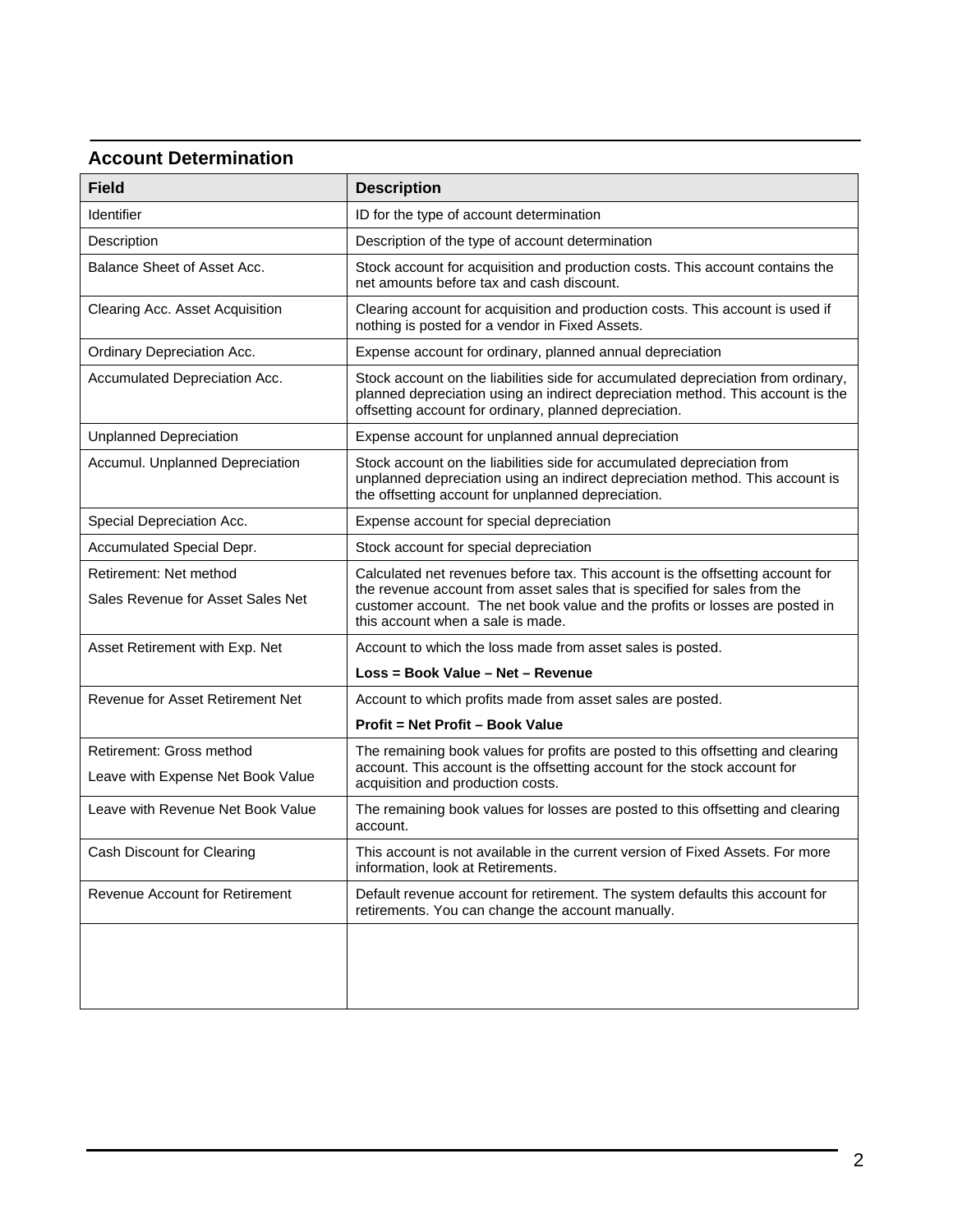# **Acquisitions -ABZON**

## **Purpose: (Only option B will be required for Saudi Airlines)- ABZON**

The purchase of assets or costs that must be capitalized is the most important business process in Fixed Assets. Fixed Assets for SAP supports various ways of mapping this business process.

You can handle the following types of acquisitions within Fixed Assets:

## **A. Acquisition with vendor (F-90)**

- 1. Original acquisition
- 2. Subsequent acquisition

## **B. Acquisition without vendor (ABZON)-**

### *(This option is required within the Saudi Arabian Airlines business scope)*

- 1. Original acquisition
- 2. Subsequent acquisition

## **C. Credit memo**

- 1. With vendor
- 2. Without vendor

Each posting document contains exactly one vendor or one clearing account. You can, however, enter postings for several assets in one transaction.

All invoices concerning assets must be entered using Fixed Assets.

If you use Fixed Assets, you must not post any asset transactions using the general ledger.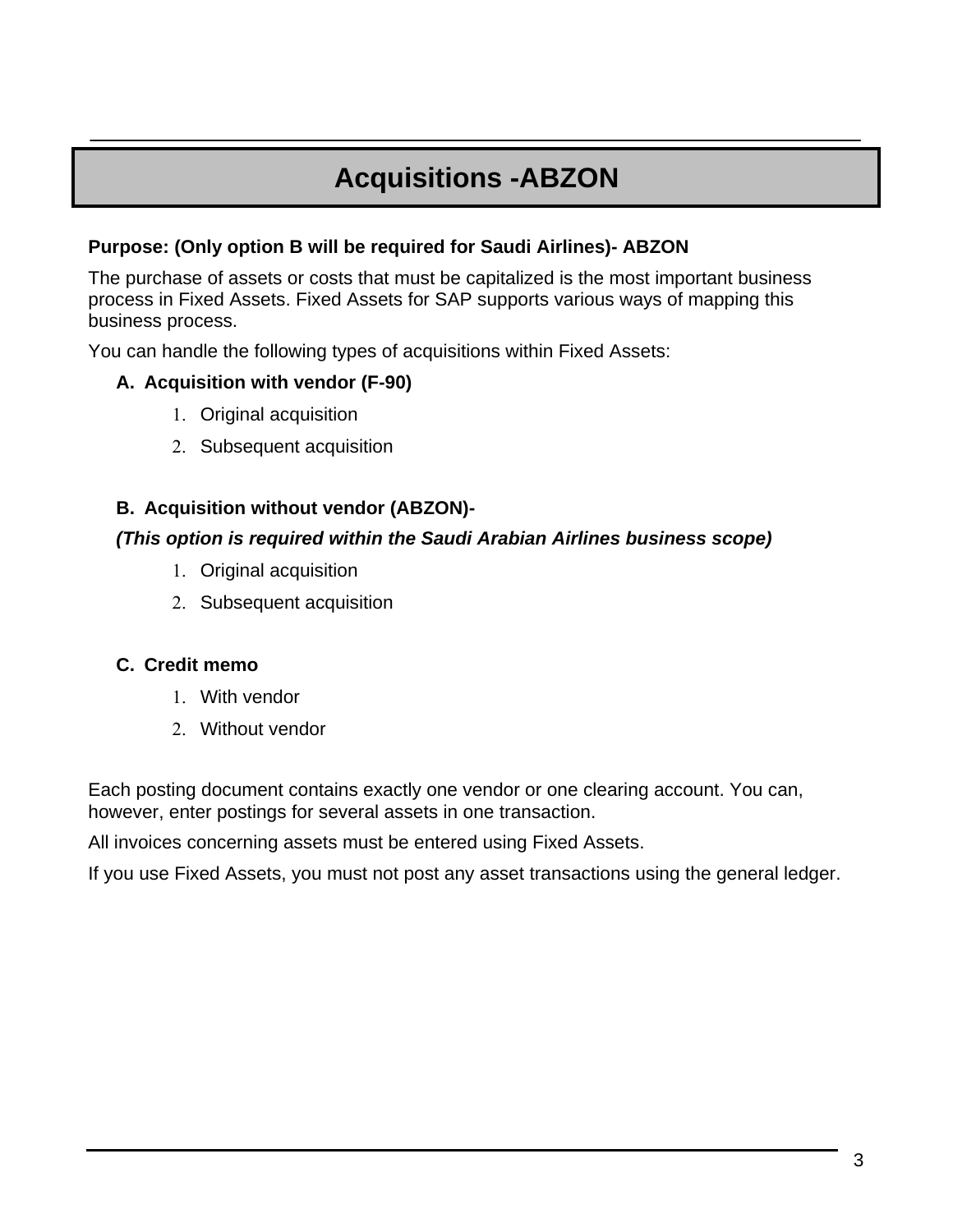## **Fixed Asset Acquisition**

| <b>Field</b>     | <b>Description</b>                                                                                                                                                                                                                                                     |
|------------------|------------------------------------------------------------------------------------------------------------------------------------------------------------------------------------------------------------------------------------------------------------------------|
| Document Type    | Specifies if a vendor exists for this acquisition.                                                                                                                                                                                                                     |
| Vendor           | Each vendor is defined with a specific vendor code in the system. This field displays the vendor<br>code. In the Name field, the system displays the relevant vendor name.                                                                                             |
| Document No.     | Each document is stored with a unique identification number in the system.                                                                                                                                                                                             |
| Document Date    | This date is only relevant for Fixed Assets. Based on this date, the system carries out all asset<br>calculations. The respective year must be open in Fixed Assets. If you do not enter a differing<br>posting date, the document date will also be the posting date. |
| Posting Date     | Date on which the posting is carried out. Dependent on the entered date, the system displays the<br>relevant posting period.                                                                                                                                           |
|                  | Δ                                                                                                                                                                                                                                                                      |
|                  | This date is transferred to the general ledger. Unlike in Fixed Assets, only one posting period can<br>be open at a time in the general ledger. When you choose a posting date here, make sure you<br>that the relevant posting period in general ledger is open.      |
| Reference        | Displays additional information on the asset, e.g. the respective invoice number                                                                                                                                                                                       |
| Currency         | Displays the currency used in the document. Acquisitions can be entered in the local currency or<br>in a foreign currency.                                                                                                                                             |
|                  |                                                                                                                                                                                                                                                                        |
| Item Type        | Displays for which item type or G/L account the acquisition should be posted.                                                                                                                                                                                          |
| Asset/Account    | Displays the number of the asset or G/L account used. According to the number entered her, the<br>system adds the account or asset name.                                                                                                                               |
| <b>Net Price</b> | Displays the net price of the item                                                                                                                                                                                                                                     |
| Tax              | You can choose between different tax types, for example acquisition tax or input tax.                                                                                                                                                                                  |
| Tax Amount       | The system calculates the tax amount according to the chosen tax type and the price of the asset.                                                                                                                                                                      |
| Quantity         | Optional: Displays the number of goods acquired, if the asset is maintained by quantity<br>(recommended mainly for low-value assets).                                                                                                                                  |
| Remark           | Additional information that substantiates the posting of this item in more detail                                                                                                                                                                                      |
|                  |                                                                                                                                                                                                                                                                        |
| Description      | Comments that concern the entire document                                                                                                                                                                                                                              |
| Journal Entry    | Displays the number of the journal posting                                                                                                                                                                                                                             |
| Total Before Tax | Displays the total net value                                                                                                                                                                                                                                           |
| Tax              | Displays the tax amount                                                                                                                                                                                                                                                |
| Total            | Displays the gross amount                                                                                                                                                                                                                                              |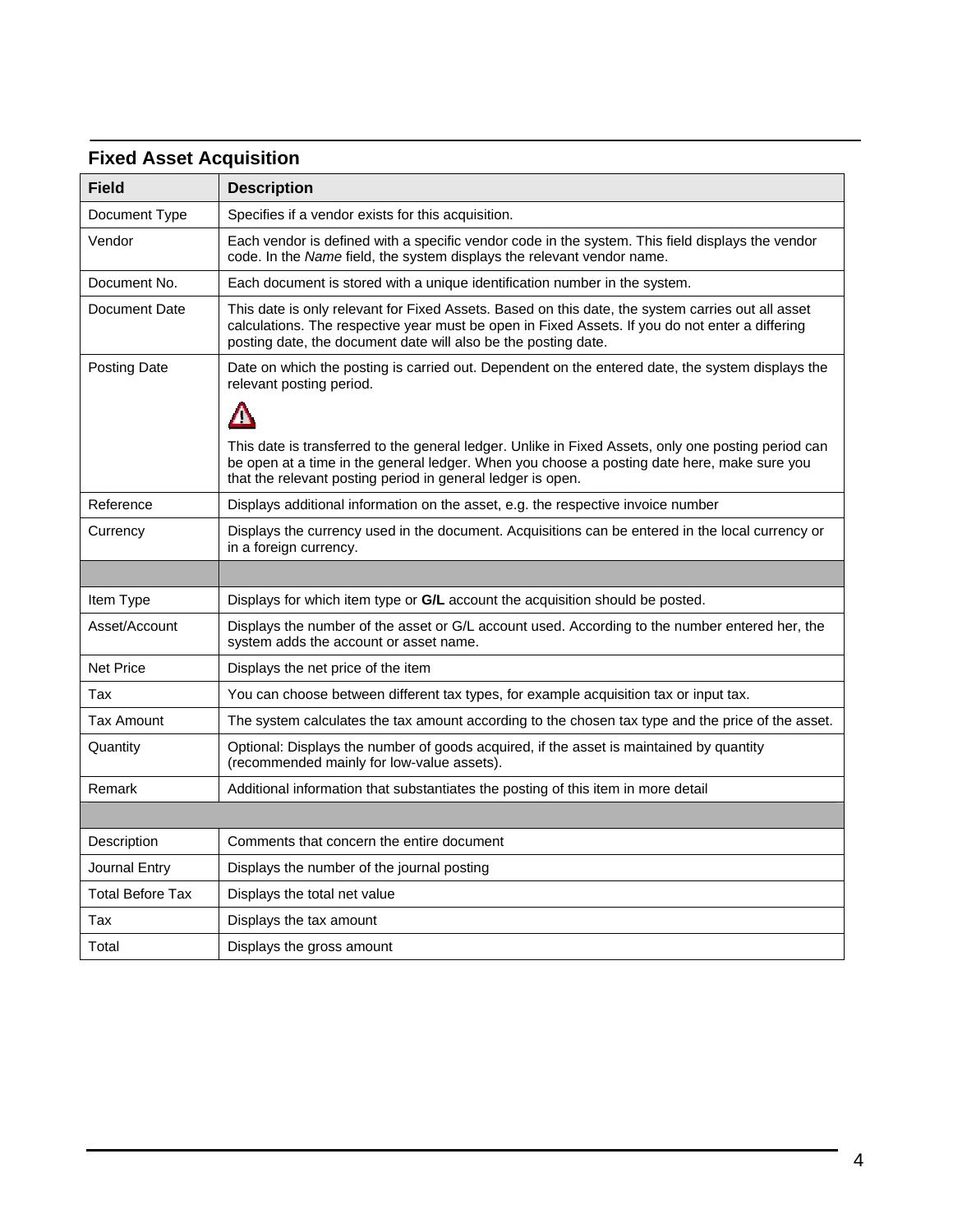| Account         | Vendor      |                          |                              |
|-----------------|-------------|--------------------------|------------------------------|
|                 |             | Enter                    | Takes you to the next screen |
| Amount in       |             |                          |                              |
| Document        |             |                          |                              |
| Currency        |             |                          |                              |
| PstKy           | Posting Key |                          | Debit asset                  |
| Account         | Asset       | No. of the asset created |                              |
| Trans.Type      | Transaction |                          | External asset acquisition   |
|                 | type        |                          |                              |
|                 |             |                          | Takes you to the next screen |
| Amount          |             |                          |                              |
| <b>Tax Code</b> |             | n/a                      |                              |
|                 |             |                          |                              |

## **3. Post the document.**

### **Result**

The asset has been capitalized with the amount specified. In the asset master record, the capitalization and depreciation start dates were set when the first acquisition was posted.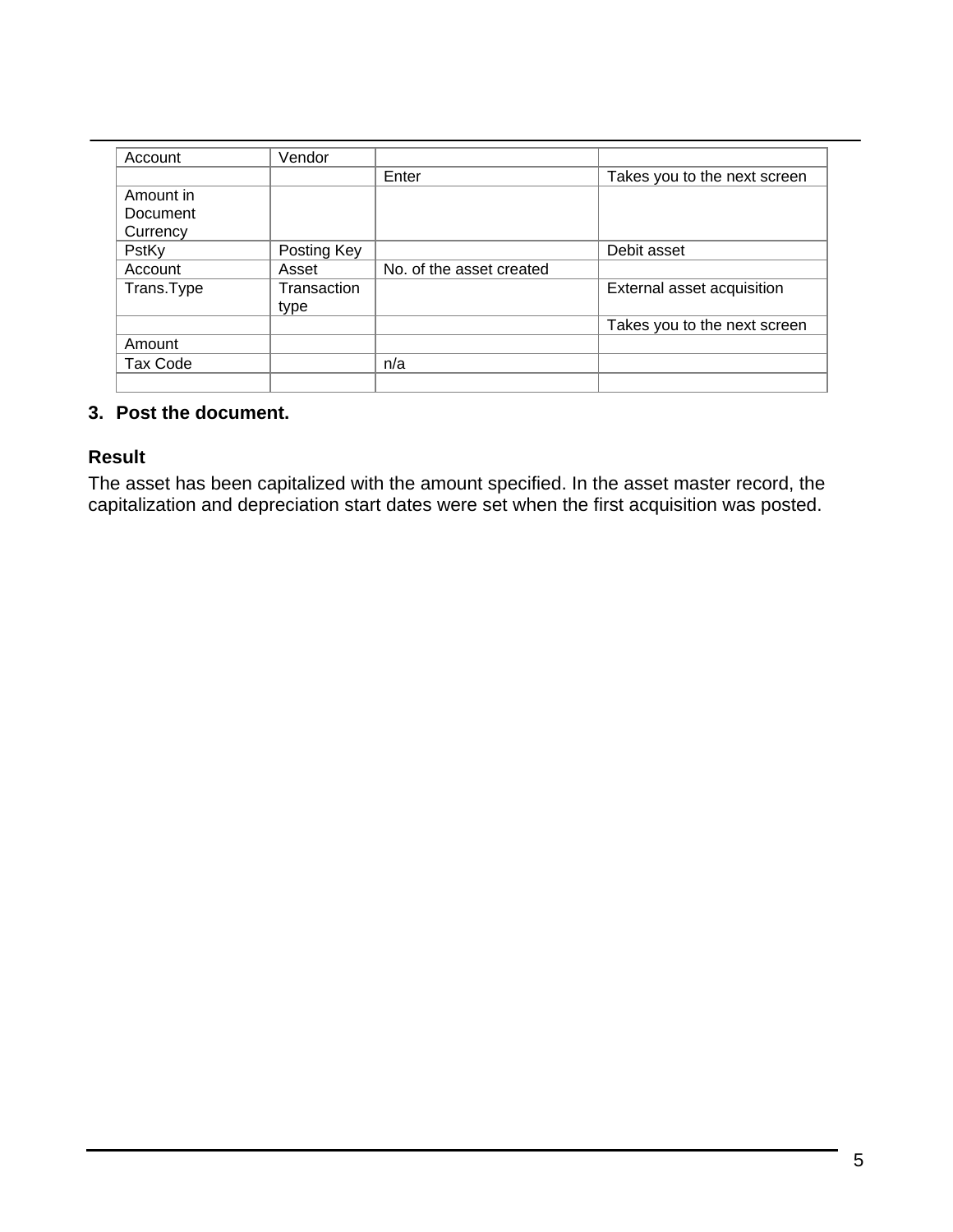# **Acquisition with Automatic Offsetting Entry-**

## **Transaction code ABZON**

#### **Procedure**

### *1. Access the transaction choosing one of the following navigation options:*

| <b>SAP Menu</b>            | Accounting $\rightarrow$ Financial Accounting $\rightarrow$ Fixed Assets $\rightarrow$ Posting $\rightarrow$<br>Acquisition $\rightarrow$ External Acquisition $\rightarrow$ Acquis. w/Autom. Offsetting<br>Entry |
|----------------------------|-------------------------------------------------------------------------------------------------------------------------------------------------------------------------------------------------------------------|
| <b>Transaction</b><br>Code | <b>ABZON</b>                                                                                                                                                                                                      |

### *2. Enter the required data.*

| <b>Field Name</b>     | <b>Description</b> | <b>User Action and Values</b> | <b>Remarks</b>    |
|-----------------------|--------------------|-------------------------------|-------------------|
| <b>Existing Asset</b> |                    | No. of the asset created      | Hit the space bar |
| Document Date         |                    | Today's date                  |                   |
| <b>Amount Posted</b>  |                    |                               |                   |
|                       |                    |                               |                   |
|                       |                    |                               |                   |

| E<br>Transaction Edit Goto Extras Environment System Help                                                                                                                                                           | 日回区                                                               |
|---------------------------------------------------------------------------------------------------------------------------------------------------------------------------------------------------------------------|-------------------------------------------------------------------|
| <sup>5</sup> 4 8 6 6 6 6 6 6 6 6 7 <sup>6</sup> 8 6 7 6 7 6 7 6 7<br>$\bullet$                                                                                                                                      |                                                                   |
| Enter Asset Transaction: Acquis. w/Autom. Offsetting Entry                                                                                                                                                          |                                                                   |
| <b>图 6-Line items 12</b> Change company code <b>图 Multiple assets</b> 图 图                                                                                                                                           |                                                                   |
| 1200<br>Company Code<br>SV Cargo<br><b>Existing asset</b><br>$\bigcirc$<br>O New asset<br>Description<br><b>Asset Class</b><br>Cost Center<br><b>Additional details</b><br><b>Transaction data</b><br><b>D</b> Note |                                                                   |
| <b>Document Date</b><br>13.06.2008<br>Posting Date<br>Asset value date<br><b>SAR</b><br>Amount posted<br>Quantity<br>Text                                                                                           |                                                                   |
|                                                                                                                                                                                                                     | $\triangleright$ QR1 (1) 116 a snuspq01   INS                     |
| 9000<br><b><i>H</i></b> start                                                                                                                                                                                       | <b>MULLER CES &amp; CALL 11:09 AM</b><br>$2^{\circ}$<br><b>IC</b> |

## 1. Figure 1.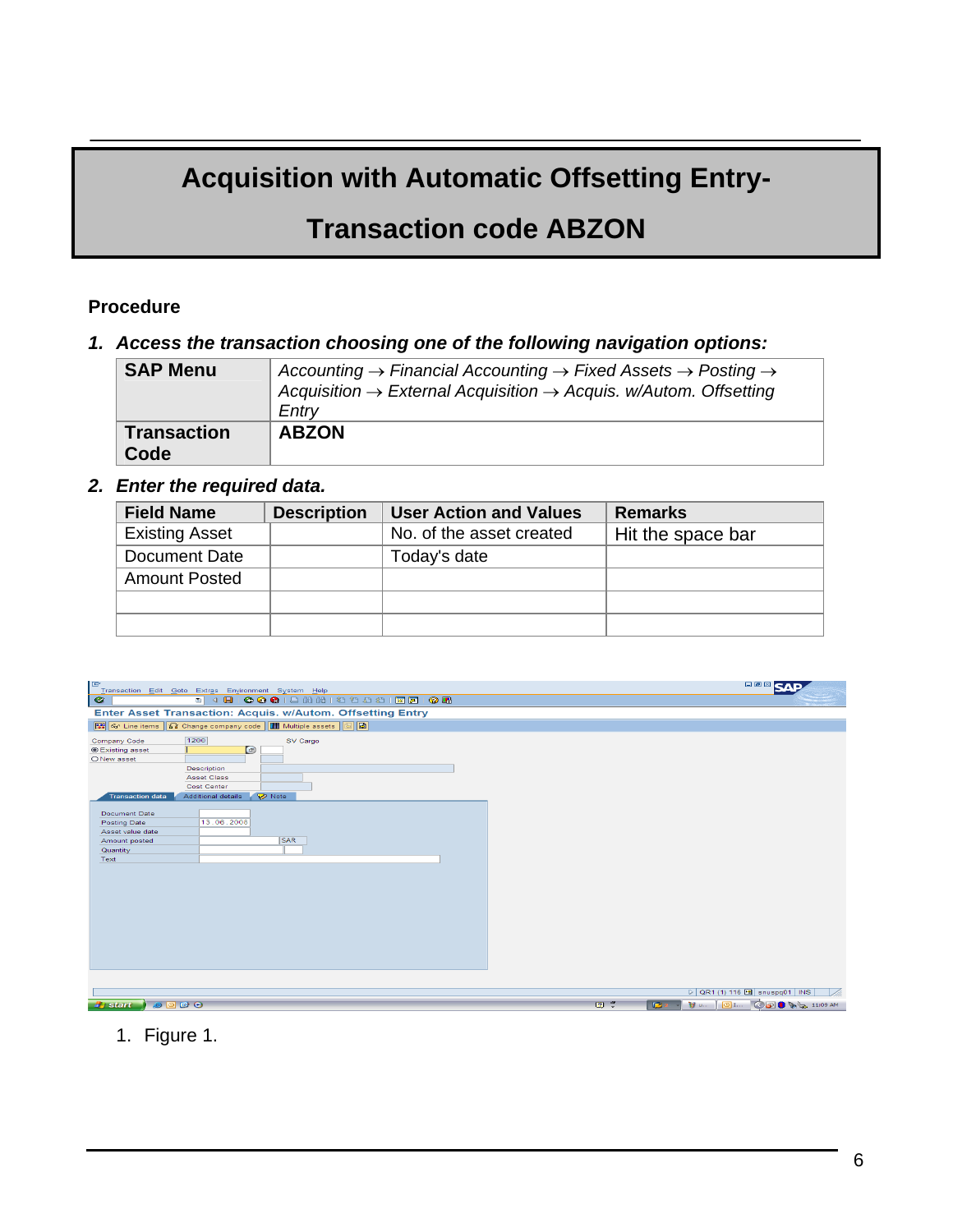- 2. Enter Asset Number: You can hit the space bar to display asset list last used.
- 3. Document date: *today's date*
- 4. Posting date: *day's date*
- *5.* Asset value date: *Today's date*
- *6.* Amount being posted *(Check the asset master record before)- enter as a whole date)*
- *7.* Enter the quantity then click on the additional detail tab displayed on screen.
- *8.* Next screen will be displayed.

(Refer to figure 1 on page 6)

To change the company code select the Change company code option first then complete points 1 to 8 to process.

| IG                                                                   | Transaction Edit Goto Extras Environment System Help |                    |                                                                                 |                     |
|----------------------------------------------------------------------|------------------------------------------------------|--------------------|---------------------------------------------------------------------------------|---------------------|
| Ø                                                                    | e l<br>◁                                             |                    | 8 8 9 8 8 8 8 8 9 9 8 9 8 9 8 9 8 9 8                                           |                     |
|                                                                      |                                                      |                    | <b>Enter Asset Transaction: Acquis. w/Autom. Offsetting Entry</b>               |                     |
| ≪ Line items    名 Change company code    Ⅲ Multiple assets    图    图 |                                                      |                    |                                                                                 |                     |
| Company Code                                                         | 1100                                                 | <b>SV Airlines</b> | Offsetting Account Number (1) 500 Entries found                                 | $\square$ $\square$ |
| <b>◎ Existing asset</b>                                              | 10000326                                             | eeeeee             | G/L account number in company code<br>Key words<br>$\overline{\nabla}$          | ◘⊡⊞                 |
| O New asset                                                          |                                                      |                    | 図   間   間   圏   ®   日       ③Master records  <br>술<br>$\checkmark$              |                     |
|                                                                      | Description                                          |                    | G/L Acct <sup>1</sup> Co Long Text                                              |                     |
|                                                                      | <b>Asset Class</b>                                   |                    | 1100 Cash Journal Petty Cash-SAR<br>1010100                                     | E                   |
|                                                                      | Cost Center                                          |                    | 1100 Cash Journal Petty Cash-AED<br>1010110                                     | ₹                   |
| <b>Transaction data</b>                                              | <b>Additional details</b>                            | <b>⊘</b> Note      | 1010120<br>1100 Cash Journal Petty Cash-BDT                                     |                     |
|                                                                      |                                                      |                    | 1010130<br>1100 Cash Journal Petty Cash-BHD                                     |                     |
| Special specif. for document                                         |                                                      |                    | 1100 Cash Journal Petty Cash-CAD<br>1010140                                     |                     |
| <b>Posting Period</b>                                                | 06                                                   |                    | 1100 Cash Journal Petty Cash-CHF<br>1010150                                     |                     |
| Document Type                                                        |                                                      |                    | 1100 Cash Journal Petty Cash-DKK<br>1010160                                     |                     |
| Offsetting acct no.                                                  | $\left( \sigma \right)$                              |                    | 1010170 1100 Cash Journal Petty Cash-DZD                                        |                     |
|                                                                      |                                                      |                    | 1100 Cash Journal Petty Cash-EGP<br>1010180                                     |                     |
| Special specif. for transaction                                      |                                                      |                    | 1010190<br>1100 Cash Journal Petty Cash-ETB                                     |                     |
| <b>Transaction Type</b>                                              |                                                      |                    | 1100 Cash Journal Petty Cash-EUR<br>1010200                                     |                     |
| <b>Trading Partner</b>                                               |                                                      |                    | 1100 Cash Journal Petty Cash-GBP<br>1010210                                     |                     |
|                                                                      |                                                      |                    | 1010220<br>1100 Cash Journal Petty Cash-IDR<br>1010230                          |                     |
|                                                                      |                                                      |                    | 1100 Cash Journal Petty Cash-INR<br>1010240<br>1100 Cash Journal Petty Cash-IRR | ≂                   |
| Additional info on document                                          |                                                      |                    |                                                                                 |                     |
| Reference                                                            |                                                      |                    | More than 500 input options                                                     |                     |
| Allocation                                                           |                                                      |                    |                                                                                 |                     |

#### Figure 2:

- 1. Enter the posting period- Monthly  $(06 = June)$
- 2. Enter in the Offsetting account no to be posted against
- 3. Then click on extras at the top of screen within the menu bar then select simulate.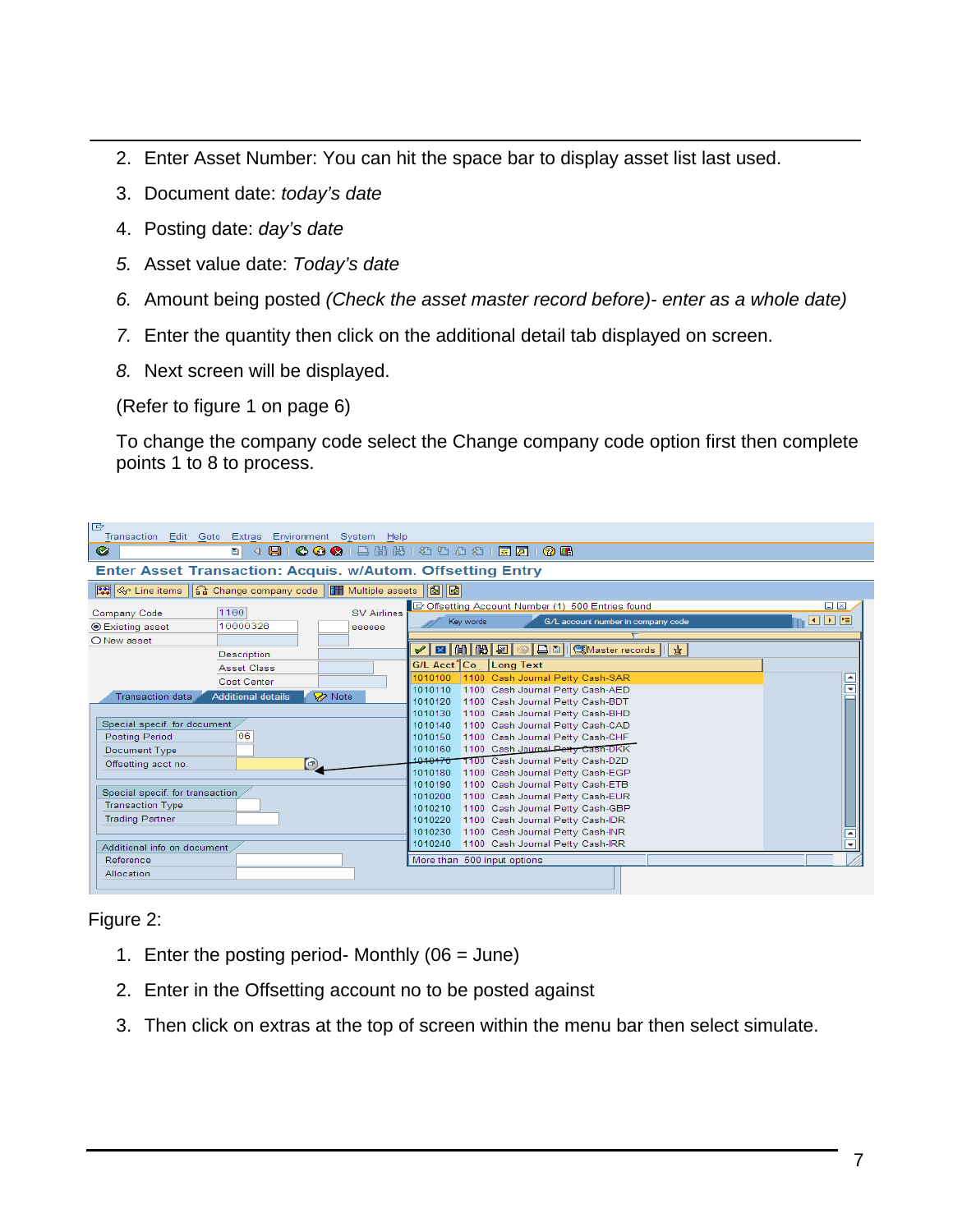| le<br>Transaction Edit Goto Settings System Help                                                                                                        | 口圆図                                                        |
|---------------------------------------------------------------------------------------------------------------------------------------------------------|------------------------------------------------------------|
| ◙                                                                                                                                                       |                                                            |
| Enter Asset Transaction: Acquis. w/Autom. Offsetting Entry                                                                                              |                                                            |
| A V & C A T E E S % C Choose G Save A dditional account assignment G Line items and Display currency                                                    |                                                            |
| Document Header Info                                                                                                                                    |                                                            |
| Document Date: 13.06.2008<br>Posting Date: 13.06.2008<br><b>Document Type: AA</b><br>Company Code: 1100<br>Period:<br>06<br><b>Fiscal Year:</b><br>2008 |                                                            |
| Line items                                                                                                                                              |                                                            |
| Item PK BusA G/L Account<br>Amount Crcy<br>Short Text                                                                                                   |                                                            |
| $1170$<br>1210100<br>000010000321 0000<br>60,000.00 SAR<br>2 50 <br>1210998<br>60.000.00-SAR<br><b>F/A Clearing Account</b>                             |                                                            |
| 0.00 SAR                                                                                                                                                |                                                            |
|                                                                                                                                                         |                                                            |
| <b>Totals informtn</b><br>Deb total:<br>60,000.00 SAR<br>60,000.00 SAR<br>Cred. total:<br>0.00 SAR<br>Totals informtn:                                  | $\triangleright$ QR1 (1) 116 $\blacksquare$ snuspq01   INS |
| 9000<br>$\mathbb{Z} \times \mathbb{Z}$<br><b>P</b><br><b>初山</b><br>$H$ start                                                                            | <b>OI.</b> COOKS 11:18 AM                                  |
|                                                                                                                                                         |                                                            |

Figure 3

The header information will be displayed:

Click the '**SAVE**' button and the document will be saved and posted against the acct no selected as in figure 2.

| 8 4 8 6 6 6 1 8 1 8 1 8 1 8 1 8 8 1 8 8 1 8 8<br>$\bullet$<br>Enter Asset Transaction: Acquis. w/Autom. Offsetting Entry<br>国国<br>1100<br><b>SV Airlines</b><br>Company Code<br>10000321<br>$\Theta$ $\theta$<br><b>Existing asset</b><br>test test<br>O New asset<br>Description<br>Asset Class<br>Cost Center<br>Additional details<br><b>V</b> Note<br><b>Transaction data</b><br>Document Date<br>13.06.2008<br>Posting Date<br>Asset value date<br><b>SAR</b><br>Amount posted<br>EA<br>Quantity<br>Text<br>D QR1 (1) 116 B snuspq01   INS<br>Asset transaction posted with document no. 1100 1000000033<br>27<br>$H$ start | IG<br>Transaction Edit Goto Extras Environment System Help | 日回因。                                                                                                                         |
|----------------------------------------------------------------------------------------------------------------------------------------------------------------------------------------------------------------------------------------------------------------------------------------------------------------------------------------------------------------------------------------------------------------------------------------------------------------------------------------------------------------------------------------------------------------------------------------------------------------------------------|------------------------------------------------------------|------------------------------------------------------------------------------------------------------------------------------|
|                                                                                                                                                                                                                                                                                                                                                                                                                                                                                                                                                                                                                                  |                                                            |                                                                                                                              |
|                                                                                                                                                                                                                                                                                                                                                                                                                                                                                                                                                                                                                                  |                                                            |                                                                                                                              |
|                                                                                                                                                                                                                                                                                                                                                                                                                                                                                                                                                                                                                                  |                                                            |                                                                                                                              |
|                                                                                                                                                                                                                                                                                                                                                                                                                                                                                                                                                                                                                                  |                                                            |                                                                                                                              |
|                                                                                                                                                                                                                                                                                                                                                                                                                                                                                                                                                                                                                                  |                                                            |                                                                                                                              |
|                                                                                                                                                                                                                                                                                                                                                                                                                                                                                                                                                                                                                                  |                                                            |                                                                                                                              |
|                                                                                                                                                                                                                                                                                                                                                                                                                                                                                                                                                                                                                                  | 9000                                                       | $\mathcal{Y}$ u. $\boxed{\text{O}}$ i. $\boxed{\downarrow}$ $\boxed{\circ}$ 9 $\mathcal{Y}$ $\downarrow$ 11:19 AM<br>$B = -$ |

Figure 4: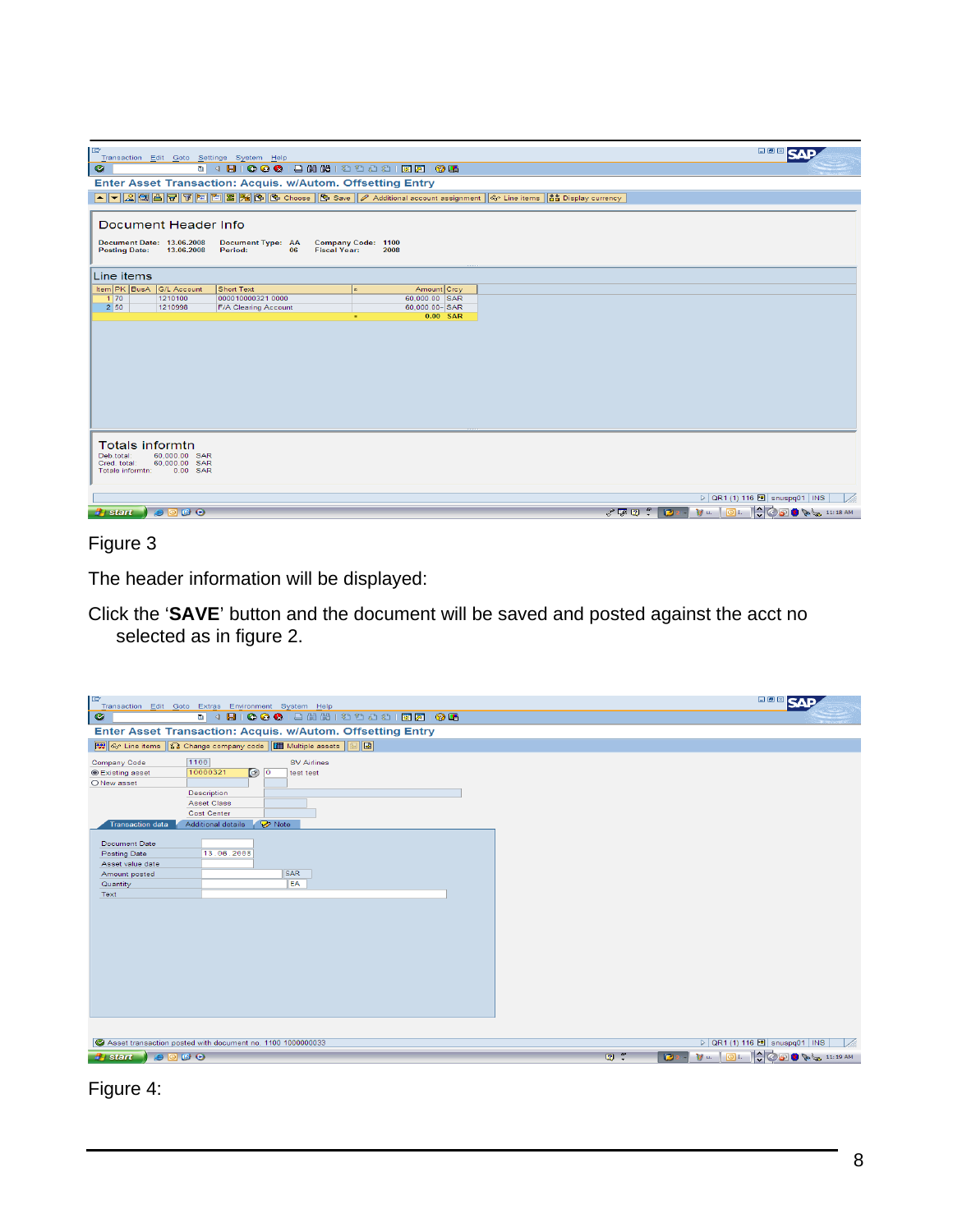The status bar displays the posted information/document number.

1. Exit from screen and enter **AW01N** in the command bar or use the menu tree.

**Asset Explorer:** Can displayed the finer details for this process: Transaction Code: **AW01N**

| le<br>Asset Edit Goto System Help                                                                     |                                                                                                                                                                                                                                                                                                                                                                                                         | <b>BBASAP</b>                                                              |
|-------------------------------------------------------------------------------------------------------|---------------------------------------------------------------------------------------------------------------------------------------------------------------------------------------------------------------------------------------------------------------------------------------------------------------------------------------------------------------------------------------------------------|----------------------------------------------------------------------------|
| Ø                                                                                                     | 0 4 9 1 0 0 0 1 3 3 3 4 5 6 7 8 9 8 1 8 8 8                                                                                                                                                                                                                                                                                                                                                             |                                                                            |
| <b>Asset Explorer</b>                                                                                 |                                                                                                                                                                                                                                                                                                                                                                                                         |                                                                            |
| a                                                                                                     |                                                                                                                                                                                                                                                                                                                                                                                                         |                                                                            |
| Asset 1100-10000330/0000<br>O Depreciation Areas<br><b>E01</b> Book depreciation                      | $1100$ $G$<br>Company Code<br><b>SV Airlines</b><br>10000330<br>lΘ<br>Asset<br>Airbus 780 ATY Long Wing<br>12008<br><b>Fiscal year</b><br><b>Planned values</b><br>Posted values<br>Comparisons<br>Parameters                                                                                                                                                                                           |                                                                            |
| Objects related to asset<br>$\overline{\phantom{C}}$ $\Box$ Vendor<br>Airbus Industries               | <b>B &amp; B H H B E Y</b><br>Planned values Book depreciation<br>Year-end Crcy<br>Fiscal year start<br>Change<br>Value<br>7.000.000.00 7.000.000.00 SAR<br><b>APC</b> transactions<br>Investment support<br><b>SAR</b><br><b>Revaluation APC</b><br><b>SAR</b><br>Acquisition value<br>7,000,000.00 7,000,000.00 SAR<br>Ordinary deprec.<br>175,000.00- 175,000.00-SAR<br>Unplanned dep.<br><b>SAR</b> | ▣<br>$\overline{\phantom{a}}$                                              |
| ▽ □ Cost Center<br><b>B</b> AGM GROUND SAFETY JE<br>▽ △ G/L Account<br>F/A Cost-Cargo Aircrafts - Owi | Q   A   7     2   0   3   0   4   0   0   0   0   4   0   10   0   0   0   0   3   5 A  <br><b>Transactions</b><br>Amount Type Transaction type name<br>AsstVal date<br>D Ord. dep. Crcy<br>13.06.2008 7.000.000.00 100 External asset acquisition<br>175,000.00-SAR<br>$-175,000.00 - SAR$                                                                                                             |                                                                            |
| $\overline{\mathbb{R}}$<br><b>FEE</b>                                                                 |                                                                                                                                                                                                                                                                                                                                                                                                         |                                                                            |
|                                                                                                       |                                                                                                                                                                                                                                                                                                                                                                                                         | D QR1 (1) 116 B snuspq01   INS                                             |
| 9000<br><b>H</b> start                                                                                | $2^{\circ}$<br>B<br>D.<br>$\circ$ I.                                                                                                                                                                                                                                                                                                                                                                    | $\bigcirc$ $\bigcirc$ $\bigcirc$ $\bigcirc$ $\bigcirc$ $\bigcirc$ 11:47 AM |

Figure 5: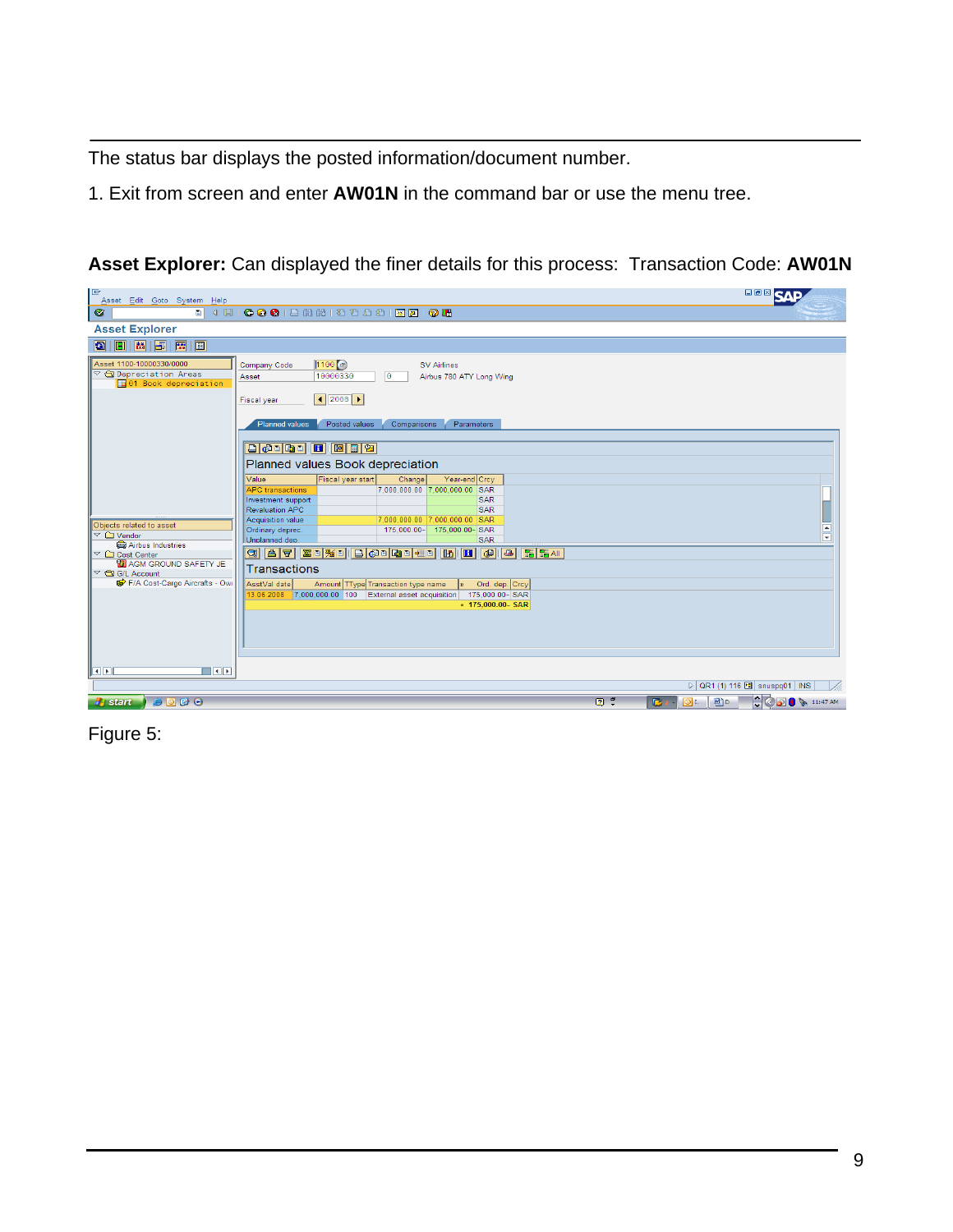1. Click on the posted tab for further information:

| lg<br>Asset Edit Goto System<br>Help                                                     |                                                                                                                                                                      |                   |                   |             |                                                                 |                          |      |            |  |
|------------------------------------------------------------------------------------------|----------------------------------------------------------------------------------------------------------------------------------------------------------------------|-------------------|-------------------|-------------|-----------------------------------------------------------------|--------------------------|------|------------|--|
| 00012 32 22 23 24 35 46<br>Ø<br>4 周1<br>圁                                                |                                                                                                                                                                      |                   |                   |             |                                                                 |                          |      |            |  |
| <b>Asset Explorer</b>                                                                    |                                                                                                                                                                      |                   |                   |             |                                                                 |                          |      |            |  |
| $\mathbb{R}^n$<br>圖<br> 8 <br>圖<br>$\blacksquare$<br>а                                   |                                                                                                                                                                      |                   |                   |             |                                                                 |                          |      |            |  |
| Asset 1100-10000330/0000<br>▽ ← Depreciation Areas<br><b>E</b> 01 Book depreciation      | 1100 (a)<br>Company Code<br><b>SV Airlines</b><br>10000330<br>lΘ<br>Airbus 780 ATY Long Wing<br>Asset<br>$\left  1 \right $ 2008   $\left  1 \right $<br>Fiscal year |                   |                   |             |                                                                 |                          |      |            |  |
|                                                                                          | Planned values<br><b>Posted values</b><br>Comparisons<br>Parameters                                                                                                  |                   |                   |             |                                                                 |                          |      |            |  |
|                                                                                          |                                                                                                                                                                      |                   |                   |             |                                                                 |                          |      |            |  |
| $\blacksquare$                                                                           |                                                                                                                                                                      |                   |                   |             |                                                                 |                          |      |            |  |
|                                                                                          | Posted dep. values Book depreciation                                                                                                                                 |                   |                   |             |                                                                 |                          |      |            |  |
|                                                                                          | Value                                                                                                                                                                | Fiscal year start |                   |             | Change Posted values Crcy                                       |                          |      |            |  |
|                                                                                          | <b>APC</b> transactions                                                                                                                                              |                   |                   |             | 7.000.000.00 7.000.000.00                                       | <b>SAR</b>               |      |            |  |
|                                                                                          | Investment support                                                                                                                                                   |                   |                   |             |                                                                 | <b>SAR</b>               |      |            |  |
|                                                                                          | <b>Revaluation APC</b><br>Acquisition value                                                                                                                          |                   |                   |             | 7.000.000.00 7.000.000.00                                       | <b>SAR</b><br><b>SAR</b> |      |            |  |
| Objects related to asset                                                                 | Ordinary deprec.                                                                                                                                                     |                   |                   |             |                                                                 | <b>SAR</b>               |      |            |  |
| $\overline{\phantom{a}}$ $\Box$ Vendor                                                   | Unplanned dep.                                                                                                                                                       |                   |                   |             |                                                                 | <b>SAR</b>               |      |            |  |
| <b>Airbus Industries</b>                                                                 |                                                                                                                                                                      |                   |                   |             |                                                                 |                          |      |            |  |
| <b>ZIE <u>WEILBERGEBERGEN (BI</u>ELBE</b><br>81<br>冒<br>$\heartsuit$ $\Box$ Cost Center  |                                                                                                                                                                      |                   |                   |             |                                                                 |                          |      |            |  |
| <b>B</b> AGM GROUND SAFETY JE<br>Depreciation posted/planned<br>$\heartsuit$ G/L Account |                                                                                                                                                                      |                   |                   |             |                                                                 |                          |      |            |  |
| F/A Cost-Cargo Aircrafts - Owi                                                           | <b>Status</b>                                                                                                                                                        | <b>Status</b>     | Per  <sub>z</sub> |             | Ord. dep. E Upind dep. E Reserves E Revaluat. E Reval.dep. Crcy |                          |      |            |  |
|                                                                                          | Planned<br>Δ                                                                                                                                                         | Planned           | $\overline{4}$    | 0.00        | 0.00                                                            | 0.00                     | 0.00 | $0.00$ SAR |  |
|                                                                                          | Δ<br>Planned                                                                                                                                                         | Planned           | 5.                | 0.00        | 0.00                                                            | 0.00                     | 0.00 | $0.00$ SAR |  |
|                                                                                          | Δ<br>Planned                                                                                                                                                         | Planned           | 6                 | 0.00        | 0.00                                                            | 0.00                     | 0.00 | $0.00$ SAR |  |
|                                                                                          | Δ<br>Planned                                                                                                                                                         | Planned           | $\overline{7}$    | 29.166.67-  | 0.00                                                            | 0.00                     | 0.00 | $0.00$ SAR |  |
|                                                                                          | Δ<br>Planned                                                                                                                                                         | Planned           | 8                 | 29, 166.66- | 0.00                                                            | 0.00                     | 0.00 | $0.00$ SAR |  |
|                                                                                          | ۵<br>Planned                                                                                                                                                         | Planned           | 9                 | 29.166.67-  | 0.00                                                            | 0.00                     | 0.00 | $0.00$ SAR |  |
|                                                                                          |                                                                                                                                                                      |                   |                   |             |                                                                 |                          |      |            |  |
| ।बाह<br><b>FE</b>                                                                        |                                                                                                                                                                      |                   |                   |             |                                                                 |                          |      |            |  |



## **Posted document and display:**

Result

The asset has been capitalized with the amount specified. In the asset master record, the capitalization and depreciation start dates were set when the first acquisition was posted.

Refer to asset create and change for further information: